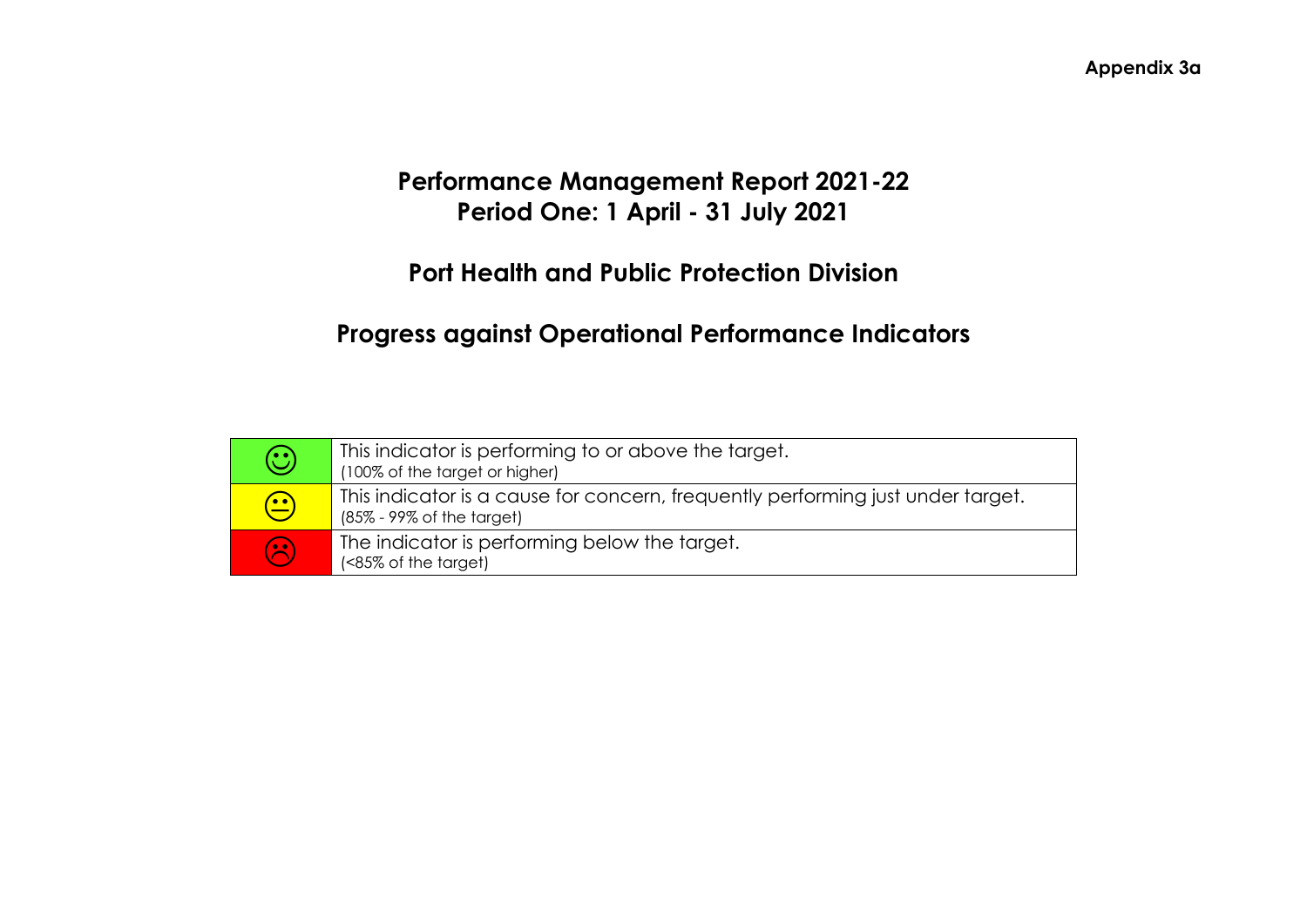|                                                                                                                                                                                                                                                                                                                                                                                                                                                 |                                                                                                                                                                          |                                                                           |                     | <b>Actual 2020-21</b> |          | Target<br>2021-22 | <b>Actual</b><br>2021-22 | <b>Status</b>                            |
|-------------------------------------------------------------------------------------------------------------------------------------------------------------------------------------------------------------------------------------------------------------------------------------------------------------------------------------------------------------------------------------------------------------------------------------------------|--------------------------------------------------------------------------------------------------------------------------------------------------------------------------|---------------------------------------------------------------------------|---------------------|-----------------------|----------|-------------------|--------------------------|------------------------------------------|
|                                                                                                                                                                                                                                                                                                                                                                                                                                                 |                                                                                                                                                                          |                                                                           | Period <sup>1</sup> | Period 2              | Period 3 |                   | Period 1                 |                                          |
| PI <sub>1</sub>                                                                                                                                                                                                                                                                                                                                                                                                                                 | <b>Port Health</b><br>Proportion of imported<br>food and feed                                                                                                            | a) Products of Animal Origin<br>(POAO)<br>(revised indicator for 2021/22) | N/A                 | N/A                   | N/A      | 85%               | 52%                      | $\left( \boldsymbol{\mathcal{F}}\right)$ |
| consignments that satisfy<br>the checking requirements<br>cleared within five days.                                                                                                                                                                                                                                                                                                                                                             |                                                                                                                                                                          | b) High Risk Products of Non-<br>Animal Origin (PNAO)                     | 74%                 | 96%                   | 96%      | 85%               | 97%                      | $\mathbf{\widehat{\mathbf{\upsilon}}}$   |
| PI <sub>2</sub>                                                                                                                                                                                                                                                                                                                                                                                                                                 | <b>Port Health</b><br>Proportion of imported food and feed consignments<br>(Products of Non-Animal Origin - PNAO) subjected to<br>documentary controls within five days. |                                                                           |                     | 98%                   | 98%      | 85%               | 96%                      | $\mathbf{\hat{C}}$                       |
| PI 1a: The requirement for enhanced checks on Brazilian imports continues to impact clearance rates at London Gateway.<br>At London Gateway, 49% of 3,649 consignments met the target (62% of 1,828 non-Brazilian and 39% of 1,821 Brazilian consignments); At Tilbury, 76%<br>out of 330 consignments met the target.<br>PI 1b: At London Gateway, 97% of 2263 consignments met the target; At Tilbury, 90% of 99 consignments met the target. |                                                                                                                                                                          |                                                                           |                     |                       |          |                   |                          |                                          |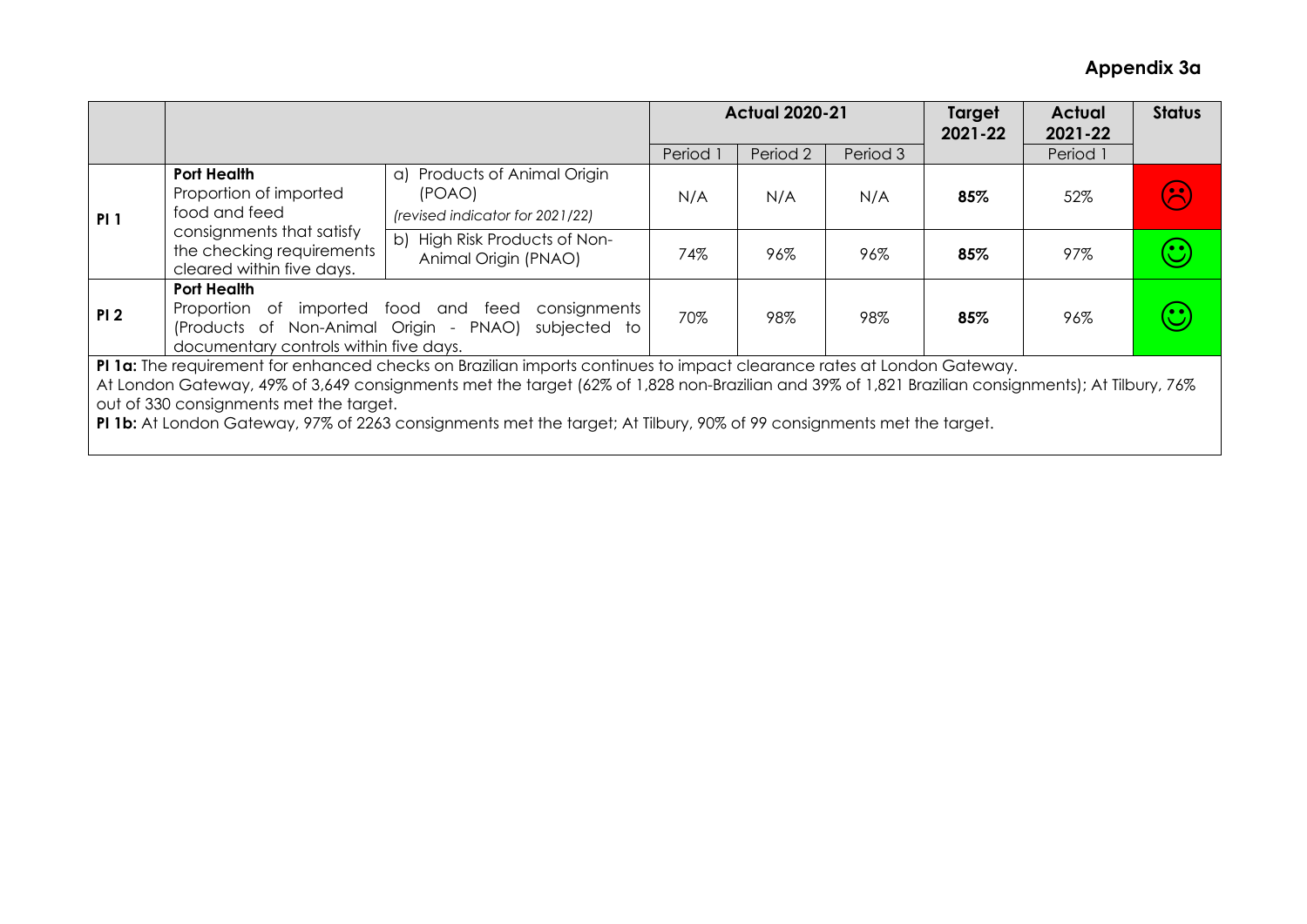|                                                                                                                                                                                                                                                                                                                                                                                                                                                                                                                                                           |                                                                                                                                                                                                                                                                                                                                  | <b>Actual 2020-21</b> |          |                                               | Target<br>2021-22   | <b>Actual</b><br>2021-22 | <b>Status</b> |
|-----------------------------------------------------------------------------------------------------------------------------------------------------------------------------------------------------------------------------------------------------------------------------------------------------------------------------------------------------------------------------------------------------------------------------------------------------------------------------------------------------------------------------------------------------------|----------------------------------------------------------------------------------------------------------------------------------------------------------------------------------------------------------------------------------------------------------------------------------------------------------------------------------|-----------------------|----------|-----------------------------------------------|---------------------|--------------------------|---------------|
|                                                                                                                                                                                                                                                                                                                                                                                                                                                                                                                                                           |                                                                                                                                                                                                                                                                                                                                  | Period 1              | Period 2 | Period 3                                      |                     | Period 1                 |               |
| <b>PI3</b>                                                                                                                                                                                                                                                                                                                                                                                                                                                                                                                                                | <b>Food Safety</b><br>Over the course of the year, secure a positive improvement in<br>the overall Food Hygiene Ratings Scheme (FHRS) ratings<br>profile for City food establishments compared to the baseline<br>profile of 31 March 2013.                                                                                      | N/A                   | N/A      | End of<br>year result:<br>Improved<br>profile | Improved<br>profile | N/A                      |               |
| <b>PI4</b>                                                                                                                                                                                                                                                                                                                                                                                                                                                                                                                                                | <b>HARC</b><br>Less than 1% of missed flights for transit of animals caused by<br>the Animal Reception Centre (ARC).                                                                                                                                                                                                             | 0%                    | 0%       | 0%                                            | $1\%$               | 0%                       |               |
| PI <sub>5</sub>                                                                                                                                                                                                                                                                                                                                                                                                                                                                                                                                           | <b>Pollution Team</b><br>Proportion of justifiable noise complaints investigated which<br>result in a satisfactory outcome.                                                                                                                                                                                                      | 92.9%                 | 89.3%    | 81.9%                                         | 90%                 | 96%                      |               |
| PI <sub>6</sub>                                                                                                                                                                                                                                                                                                                                                                                                                                                                                                                                           | <b>Trading Standards</b><br>Respond to all victims of investment fraud identified to the<br>Trading Standards Service within five working days to advise<br>on the risk of repeat targeting, assess the need for<br>Safeguarding interventions for vulnerable adults and initiate<br>the Safeguarding process where appropriate. | 100%                  | 100%     | 100%                                          | 100%                | 100%                     |               |
| PI <sub>7</sub>                                                                                                                                                                                                                                                                                                                                                                                                                                                                                                                                           | <b>Health &amp; Safety</b><br>Complete the annual risk-based cooling towers inspection<br>programme in order to ensure that the risk of Legionnaires'<br>disease is being effectively managed by all those responsible.                                                                                                          | N/A                   | N/A      | End of<br>year result:<br>100%                | 100%                | N/A                      |               |
| PI 3: Annual indicator. The purpose of this indicator is to show an overall improvement in the FHRS rating profile across all City food establishments by<br>the end of the year. The target cannot be expressed as a specific percentage since any increase will indicate achievement.<br>PI 5: The percentage of total justified noise complaints investigated resulting in noise control, reduction to an acceptable level and/or prevention<br>measures; complaints may or may not be actionable through statutory action.<br>PI 7: Annual indicator. |                                                                                                                                                                                                                                                                                                                                  |                       |          |                                               |                     |                          |               |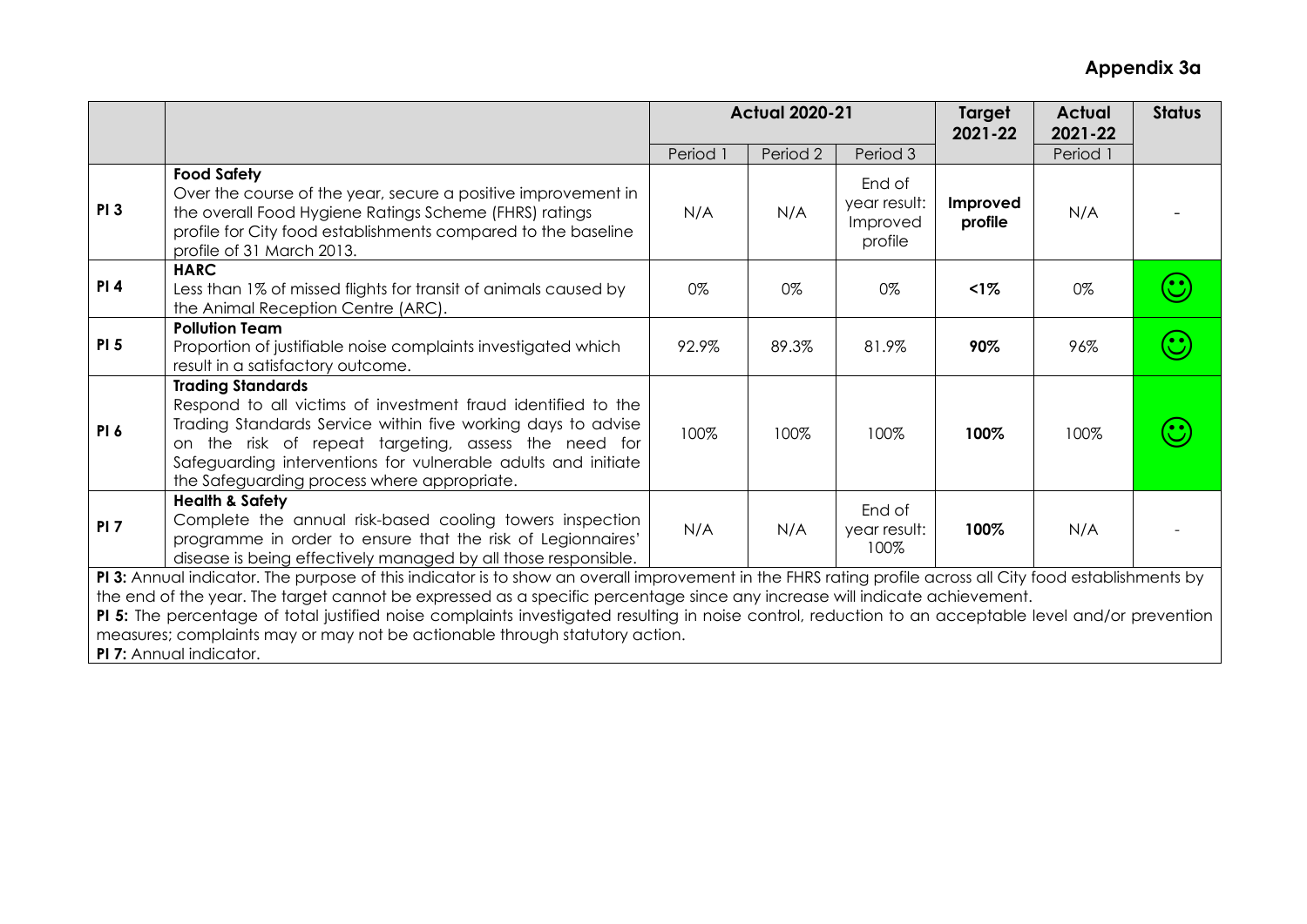|            | <b>All PH&amp;PP Service areas</b>                                                                                                                                                                                                                                         |        | <b>Actual 2020-21</b> |          |      | <b>Actual</b><br>2021-22 | <b>Status</b> |  |
|------------|----------------------------------------------------------------------------------------------------------------------------------------------------------------------------------------------------------------------------------------------------------------------------|--------|-----------------------|----------|------|--------------------------|---------------|--|
|            |                                                                                                                                                                                                                                                                            | Period | Period 2              | Period 3 |      | Period 1                 |               |  |
| <b>PI8</b> | a) 90% of debts to be settled within 60 days.                                                                                                                                                                                                                              | 43%    | 82.9%                 | 72.3%    | 90%  | 80.8%                    | $\odot$       |  |
|            | b) 100% of debts settled within 120 days.                                                                                                                                                                                                                                  | 78%    | 89.9%                 | 94.8%    | 100% | 90.6%                    | 3             |  |
|            | PI 8a: This indicator measures the percentage of overall debt that is less than 61 days old.<br>PI 8b: This indicator measures the percentage of overall debt that is less than 121 days old.<br>All debtors with debts more than 120 days old are being actively pursued. |        |                       |          |      |                          |               |  |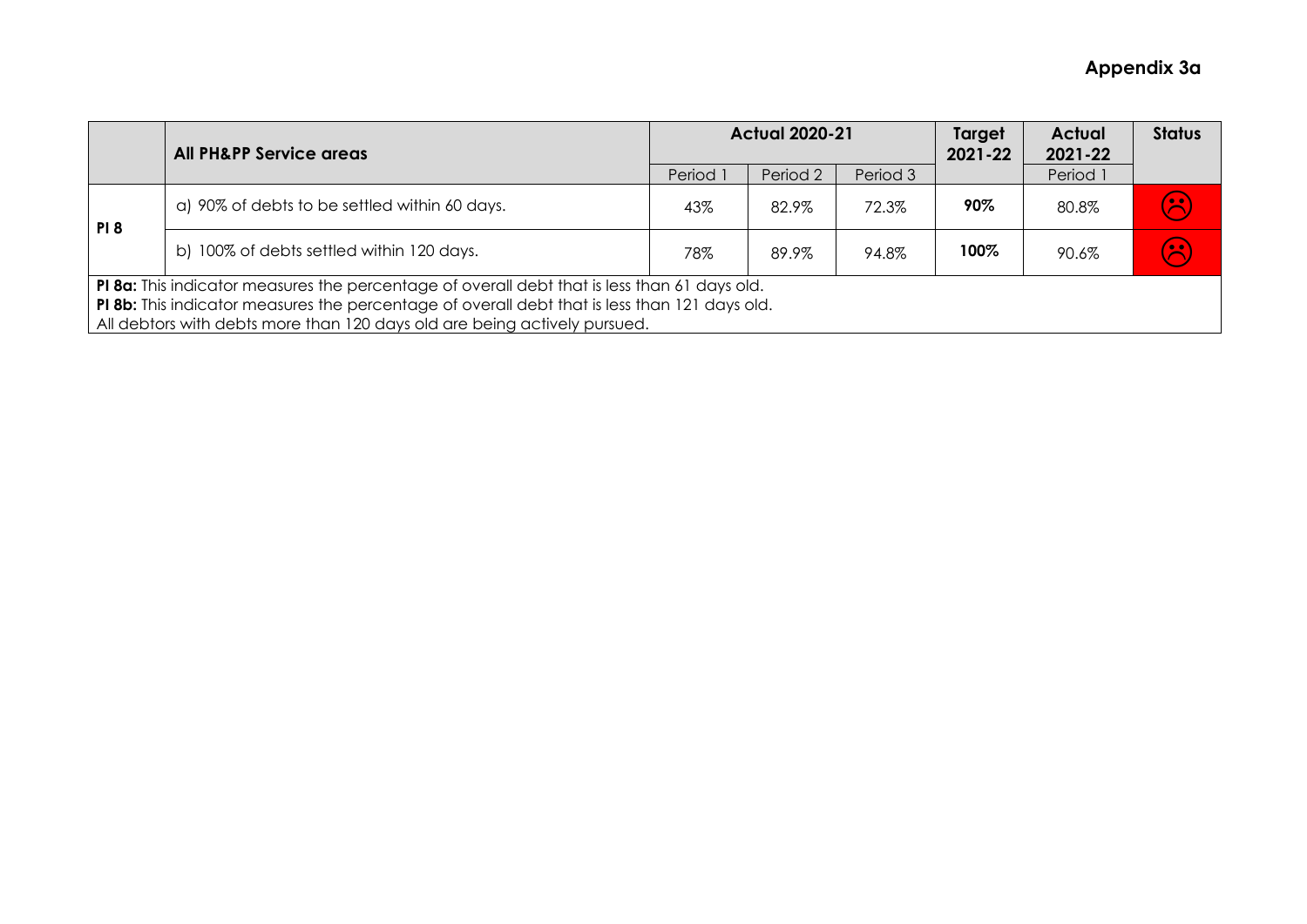**Appendix 3b** 

# **Progress against Port Health & Public Protection key improvement objectives 2021-2022**

| Ref:             | Objective                                                                                                                                                                                                                                                                                                                                        | Progress to date                                                                                                                                                                                                                                                                                                                                                                                                                                                                                                                                                                                                                                                                                                                                                                                                                                                |
|------------------|--------------------------------------------------------------------------------------------------------------------------------------------------------------------------------------------------------------------------------------------------------------------------------------------------------------------------------------------------|-----------------------------------------------------------------------------------------------------------------------------------------------------------------------------------------------------------------------------------------------------------------------------------------------------------------------------------------------------------------------------------------------------------------------------------------------------------------------------------------------------------------------------------------------------------------------------------------------------------------------------------------------------------------------------------------------------------------------------------------------------------------------------------------------------------------------------------------------------------------|
| $\overline{1}$ . | Implement alternative, more efficient<br>methods of delivery across all the<br>services we provide to make the<br>required savings, by reducing<br>expenditure and increasing income.                                                                                                                                                            | <b>Period One</b><br>• Work to achieve this objective is ongoing.                                                                                                                                                                                                                                                                                                                                                                                                                                                                                                                                                                                                                                                                                                                                                                                               |
| 2.               | Implement actions arising from the<br>new Target Operating Model and<br>provide open and early<br>communication to all employees.                                                                                                                                                                                                                | <b>Period One</b><br>Preliminary work and information gathering have been undertaken.<br>The action will be progressed as directed by the new Executive Director, Environment, who joined<br>the City of London at the beginning of August.                                                                                                                                                                                                                                                                                                                                                                                                                                                                                                                                                                                                                     |
| 3.               | The Public Protection Team will<br>continue to support businesses as they<br>recover from the COVID-19 pandemic<br>and associated restrictions, through<br>the City's Al Fresco Eating and Drinking<br>Policy; the COVID Compliant<br>Accreditation Scheme; and the<br>provision of relevant information to the<br>public on the City's website. | <b>Period One</b><br>• A refreshed AI Fresco Eating and Drinking Policy has been published following approval by the<br>Planning and Transportation Committee. The Policy implements the legislative extension from<br>September 2021 to September 2022.<br>All Pavement licence applications have been processed within time and a fast track renewal<br>$\bullet$<br>process has been implemented.<br>The Commercial Team has maintained an ongoing focus on:<br>o assisting City businesses in their recovery (including the accreditation of 125 businesses under<br>the COVID Compliant Accreditation Scheme); and<br>o undertaking local Track & Trace work with the City & Hackney Public Health Team.                                                                                                                                                   |
| $\overline{4}$ . | Plan for the phased introduction of<br><b>border controls</b> on live animals and<br>high-risk products of food and feed<br>and implement appropriate<br>operational processes.                                                                                                                                                                  | <b>Period One</b><br>PORT HEALTH<br>• Border Controls on high-risk food and feed from the EU will be phased in from October 2021<br>(Documentary Checks) and January 2022 (Physical Checks). However, the Port Health Service is<br>still waiting for final details of the Border Operating Model.<br>Defra have provided a financial underwriting for 2021/22 for Brexit preparations.<br>There are currently two Official Veterinarian and two Port Health Officer roles to be filled to meet<br>the numbers approved in Defra's financial underwriting. Active recruitment will be undertaken<br>during Period Two.<br>• Sheerness Port confirmed in April 2021 that they would be receiving high-risk food and feed. The<br>Port Health Service is in discussions with the port operator and Defra about the resource<br>implications of this announcement. |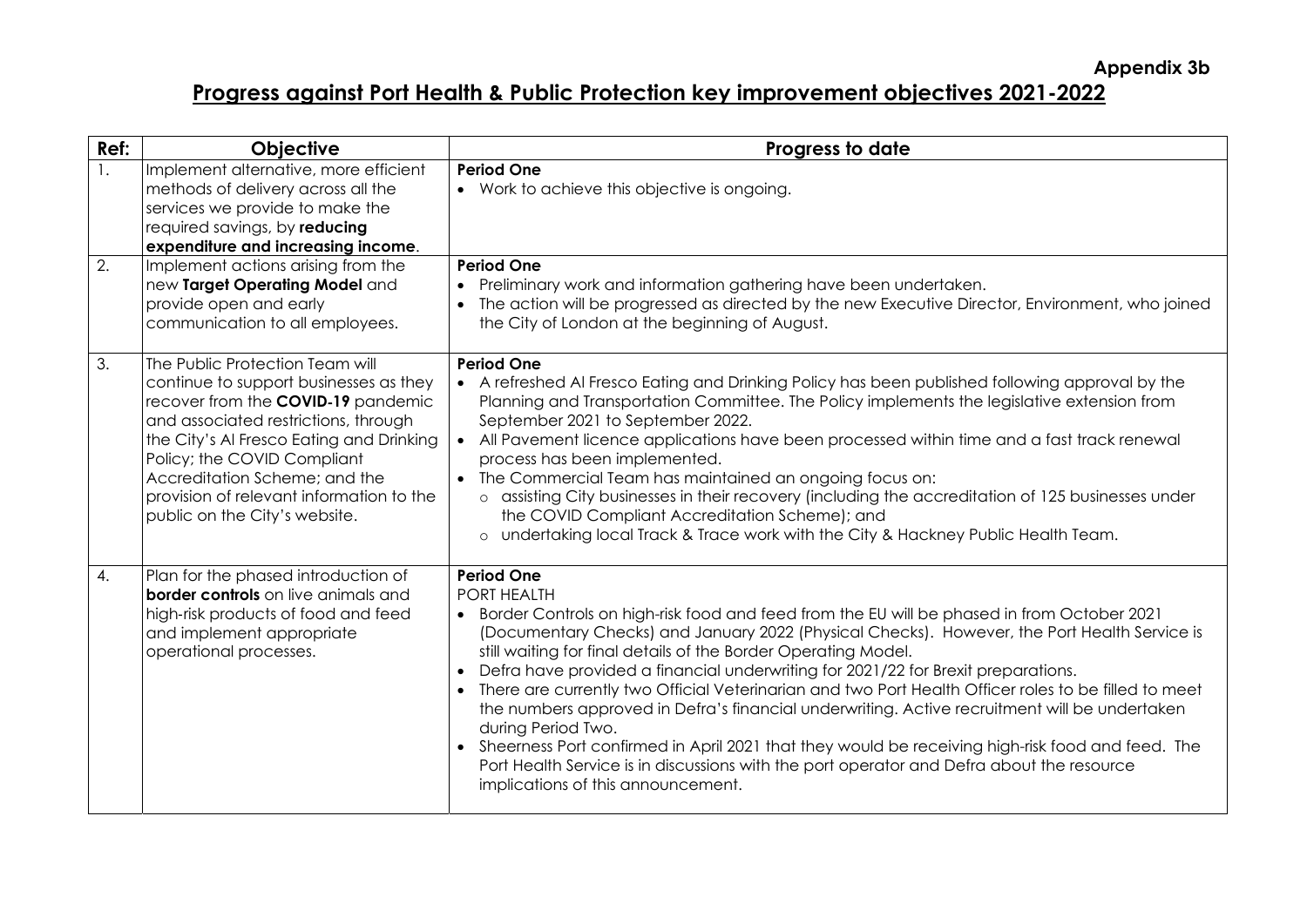## **Appendix 3b**

| Ref: | <b>Objective</b>                                                                                                                                                                         | Progress to date                                                                                                                                                                                                                                                                                                                                                                                                                                                        |
|------|------------------------------------------------------------------------------------------------------------------------------------------------------------------------------------------|-------------------------------------------------------------------------------------------------------------------------------------------------------------------------------------------------------------------------------------------------------------------------------------------------------------------------------------------------------------------------------------------------------------------------------------------------------------------------|
|      |                                                                                                                                                                                          | <b>HARC</b><br>Live animal controls will not be implemented before March 2022.                                                                                                                                                                                                                                                                                                                                                                                          |
| 5.   | Investigate and develop new business<br>models for Port Health and the<br>Heathrow Animal Reception Centre to<br>capitalise on opportunities that arise as<br>a result of <b>Brexit.</b> | <b>Period One</b><br><b>PORT HEALTH</b><br>• Discussions with government agencies and other Port Health Authorities are ongoing.<br><b>HARC</b><br>• Work to achieve this objective for the HARC is ongoing.                                                                                                                                                                                                                                                            |
| 6.   | Improve air quality and manage the<br>risk to our residents and stakeholders.<br>Work with third parties to influence<br>London-wide and national strategies.                            | <b>Period One</b><br>Ongoing low levels of activity, and higher than average rainfall, had a major impact on air pollution<br>levels with nitrogen dioxide being just under 50% lower during this period than the same period in<br>2019. PM10 and PM2.5 levels were both 29% lower.<br>Amendments to the Environment Bill were tabled in the House of Lords to propose new powers for<br>$\bullet$<br>local authorities to deal with non-traffic sources of pollution. |
| 7.   | <b>Heathrow Animal Reception Centre</b><br>(HARC) will explore income generation<br>opportunities and contracts with<br>partner organisations at the airport.                            | <b>Period One</b><br>Discussions with Heathrow Airport Limited and other stakeholders are ongoing.                                                                                                                                                                                                                                                                                                                                                                      |
| 8.   | The Commercial Environmental Health<br>Team will focus on delivery of the food<br>and health and safety interventions in<br>its annual Service Plan.                                     | <b>Period One</b><br>• A transition Service Plan to include increased pro-active Food Safety work for 2022-2023, in<br>accordance with the Food Standards Agencies Reset Programme, will be presented to<br>November's PH&ES Committee.<br>The Plan will also include pro-active Health & Safety work and the Team's ongoing commitments<br>to Track & Trace activities.                                                                                                |
| 9.   | Undertake the actions identified in the<br>Department's Equality, Diversity and<br><b>Inclusion</b> Action Plan.                                                                         | <b>Period One</b><br>• The Services' Equality Improvement Plan was updated. The main area highlighted for improvement<br>is to consider equalities in the procurement process and this will be addressed over the coming<br>months.<br>Work on advancing trans-equality is being undertaken corporately and PH&PP will input into the<br>process where possible.                                                                                                        |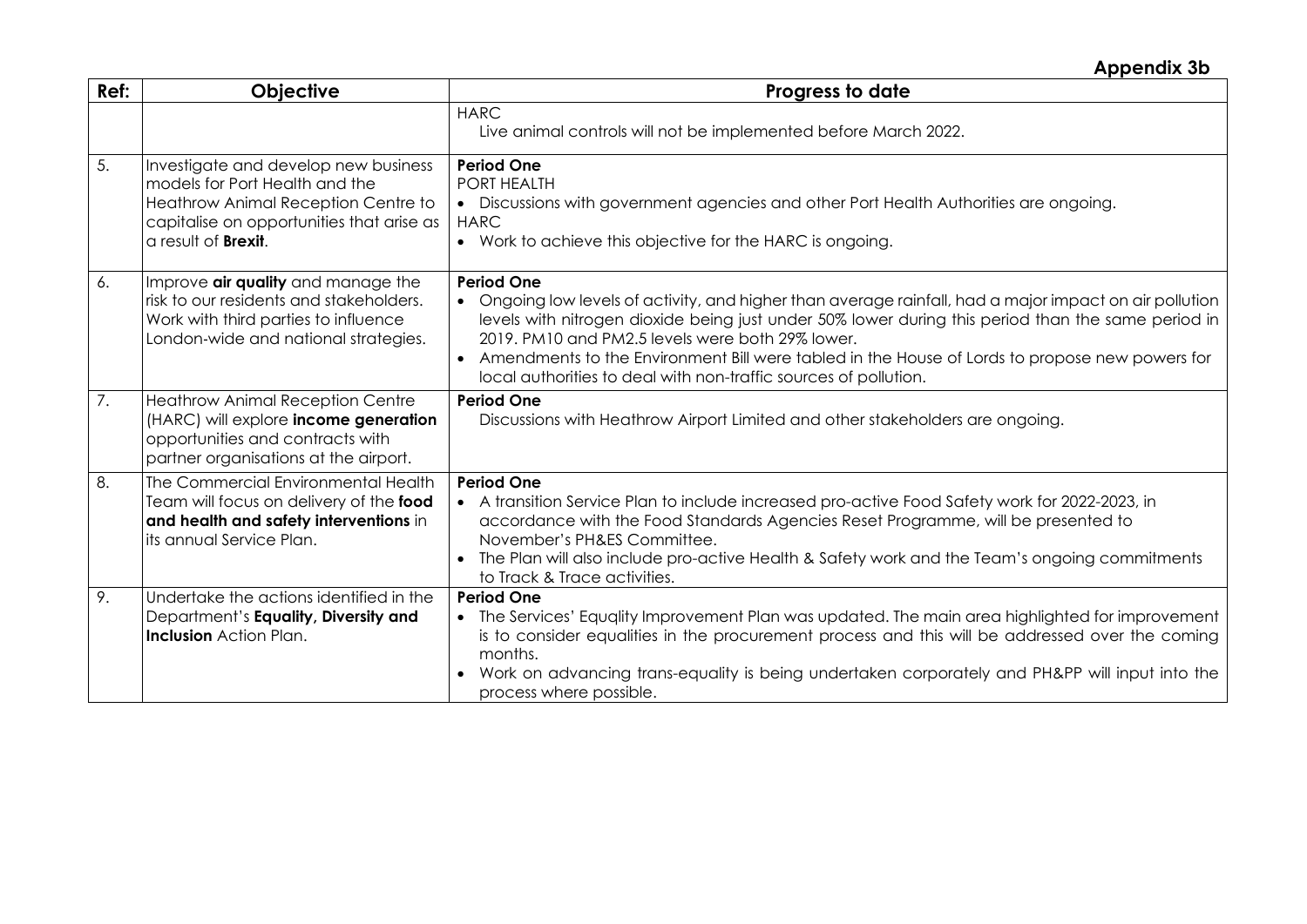| <b>Food Safety</b>                        | 2020-2021<br><b>Annual Total</b>              | Period 1<br>2021-22                          |
|-------------------------------------------|-----------------------------------------------|----------------------------------------------|
| Programmed inspections                    | Food Hygiene:<br>110<br>Food Standards:<br>47 | Food Hygiene:<br>86<br>Food Standards:<br>44 |
|                                           | ∩                                             |                                              |
| Hygiene Emergency Closures                |                                               |                                              |
| Voluntary closures                        | ∩                                             |                                              |
| Complaints & service requests<br>received | 538                                           | 653                                          |
| Notices served                            | ∩                                             |                                              |
| Prosecutions                              |                                               |                                              |

| <b>Health &amp; Safety</b>                          | 2020-2021<br><b>Annual Total</b> | Period 1<br>2021-22 |
|-----------------------------------------------------|----------------------------------|---------------------|
| Programmed Cooling Tower<br>inspections             | 10                               | 8                   |
| Other H&S Inspections                               | ∩                                |                     |
| H&S Project visits                                  |                                  |                     |
| Accident and dangerous<br>occurrences notifications | 65                               | 22                  |
| Complaints & service requests<br>received           | 700                              | 641                 |
| <b>Notices</b>                                      | $\mathcal{P}$                    |                     |
| Prosecutions                                        |                                  |                     |

## **Period 1 – Commercial Team Highlights (Food Safety and Health & Safety)**

- The phased approach to the delivery of business as usual, laid out in the Team's Service Plan, has continued but with further changes as the ongoing pandemic and the responses to it developed. The Team is now developing its food intervention work further and in line with the FSA Recovery Plan.
- This period saw Steps 2, 3 & 4 of the Government's Coronavirus Roadmap brought in and the gradual easing of restrictions. A significant amount of time was devoted to explaining the changing requirements to businesses and to ensuring they remained compliant.
- The Team helped deliver webinars to City & Hackney businesses on the Roadmap requirements.
- There was further development of the COVID Compliant Accreditation Scheme (CCAS) during this period and following its link to the City's £50m Covid Recovery Grant Fund. 474 businesses expressed interest in the CCAS and 205 submitted applications. To date, 125 business have been accredited (66 applications are pending further information from the applicant).
- Contact tracing work has increased as transmission rates have risen; the work remains a key component in preventing and managing outbreaks and incidents.
- Enhanced outbreak management work has also increased; incident follow up work has taken place in a number of City businesses and relating to the prevention of further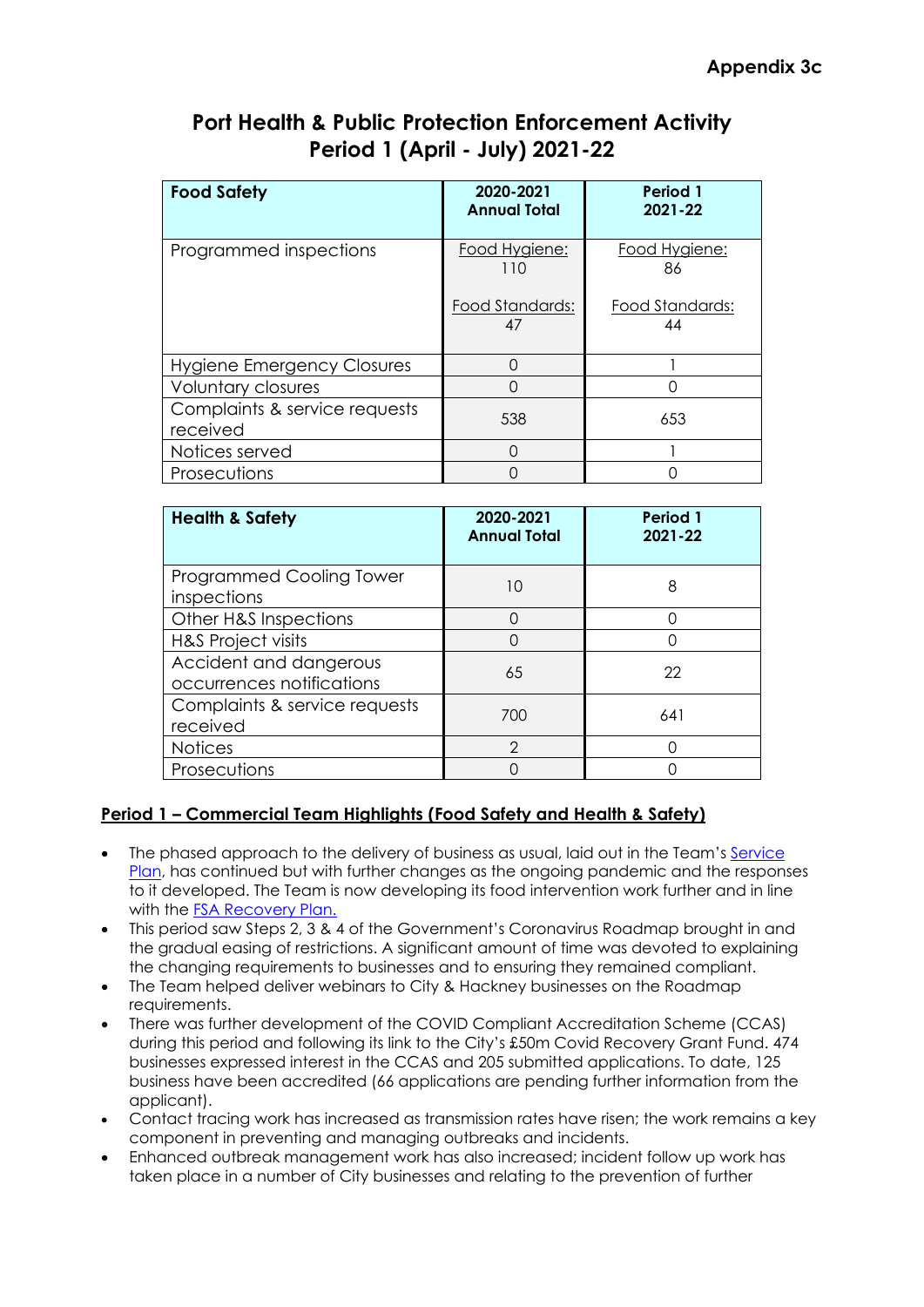potential transmission. A number of businesses elected to close or scale back their presence in the City (including to heed the Government messaging on working at home, which itself has developed in this period).

- A team member continues to provide regular fish quality inspection work to Billingsgate Market and discussions are ongoing around exports (Health Certification) with Europe and the additional systems required now we have left the EC.
- The Team served a Hygiene Emergency Prohibition Notice (HEPN) to close a food business following discovery of an active and extensive rodent infestation, the control of which had not been managed effectively.
- A further Primary Authority Partnership was signed off with a new partner, Grayson Restaurants.
- Two inquests in which officers were involved as the relevant health and safety investigators, concluded.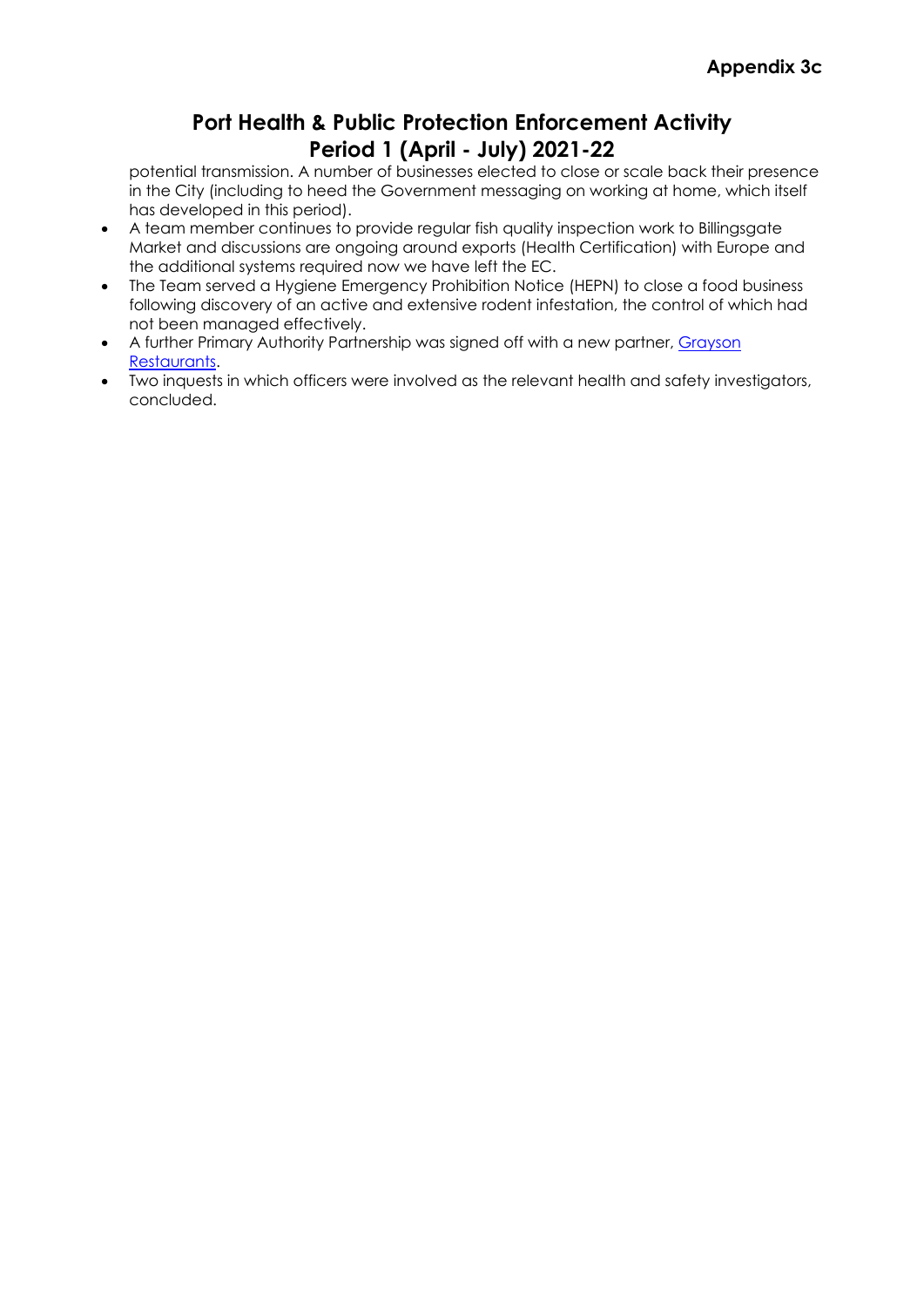|                                    | <b>Hygiene Rating</b> |               |                 |            |                |            | Total no. of food<br>businesses in the |                                            |
|------------------------------------|-----------------------|---------------|-----------------|------------|----------------|------------|----------------------------------------|--------------------------------------------|
|                                    |                       | 5             | 4               | 3          | $\overline{2}$ | 1          | $\mathbf{0}$                           | City included in<br>the FHRS               |
| <b>Number</b><br>$(\%)$ of<br>food | 31 July 2019          | 1310<br>(75%) | 236<br>(14%)    | 73<br>(4%) | 48<br>(3%)     | 24<br>(1%) | $\overline{2}$<br>(18)                 | 1747<br>(incl. 54 awaiting<br>inspection)  |
| businesses                         | 29 November 2019      | 1335<br>(77%) | 232<br>(13%)    | 73<br>(4%) | 49<br>(3%)     | 20<br>(1%) | $\overline{2}$<br>(18)                 | 1743<br>(incl. 32 awaiting<br>inspection)  |
|                                    | 31 March 2020         | 1372<br>(78%) | 207<br>(12%)    | 71<br>(4%) | 53<br>(3%)     | 24<br>(1%) | $\overline{2}$<br>(18)                 | 1751<br>(incl. 22 awaiting<br>inspection)  |
|                                    | 31 July 2020          | 1352<br>(78%) | 214<br>(12%)    | 73<br>(4%) | 48<br>(3%)     | 27<br>(2%) | 3<br>(18)                              | 1743<br>(incl. 26 awaiting<br>inspection)  |
|                                    | 30 November 2020      | 1378<br>(79%) | 200<br>(12%)    | 70<br>(4%) | 43<br>(3%)     | 18<br>(1%) | (18)                                   | 1736<br>(incl. 26 awaiting<br>inspection)  |
|                                    | 31 March 2021         | 1364<br>(79%) | 200<br>(12%)    | 68<br>(4%) | 42<br>(2%)     | 16<br>(1%) | (18)                                   | 1722<br>(incl. 31 awaiting<br>inspection)  |
|                                    | 30 July 2021          | 1356<br>(80%) | 193<br>$(11\%)$ | 66<br>(4%) | 37<br>(2%)     | 15<br>(18) | $\overline{2}$<br>(<1%)                | 1703*<br>(incl. 34 awaiting<br>inspection) |

## **Food Hygiene Rating Scheme (FHRS) – profile of food businesses in the City**

*\*N.B. In addition to the 1,752 businesses included in these statistics, there are currently a further 49 food businesses in the City of London which are exempt from the FHRS. They are inspected by Environmental Health Officers but are not given a food hygiene rating. These are businesses that are low-risk to public health, for example, shops selling pre-wrapped goods that do not require refrigeration.* 

#### **'0' rated food businesses in the City**

**These businesses were rated '0' on 30 July 2021 (the last working day of the period); food businesses will have taken some action to improve and some have been since been re-inspected.** 

| <b>Premises</b>                                              | <b>Details</b>                                                                                                                                                                                                                                                                                                                                                                                                                                                                           |
|--------------------------------------------------------------|------------------------------------------------------------------------------------------------------------------------------------------------------------------------------------------------------------------------------------------------------------------------------------------------------------------------------------------------------------------------------------------------------------------------------------------------------------------------------------------|
| City Izakaya<br>Retail Unit 46 Moorgate,<br>London, EX2R 6EL | This business remains closed                                                                                                                                                                                                                                                                                                                                                                                                                                                             |
| Indochine<br>62 Fleet Street<br>London EC4Y 1JU              | A Hygiene Emergency Prohibition Notice was served on this business;<br>it was subsequently lifted on 11 August following an EHO revisit to the<br>premises which identified that the health risk condition had<br>satisfactorily been removed by the Food Business Operator.<br>An application for a Hygiene Emergency Prohibition Order to ratify<br>the HEPN was granted by the City Magistrate's Court on 12 August,<br>with full costs awarded to the City of London (total £2,863). |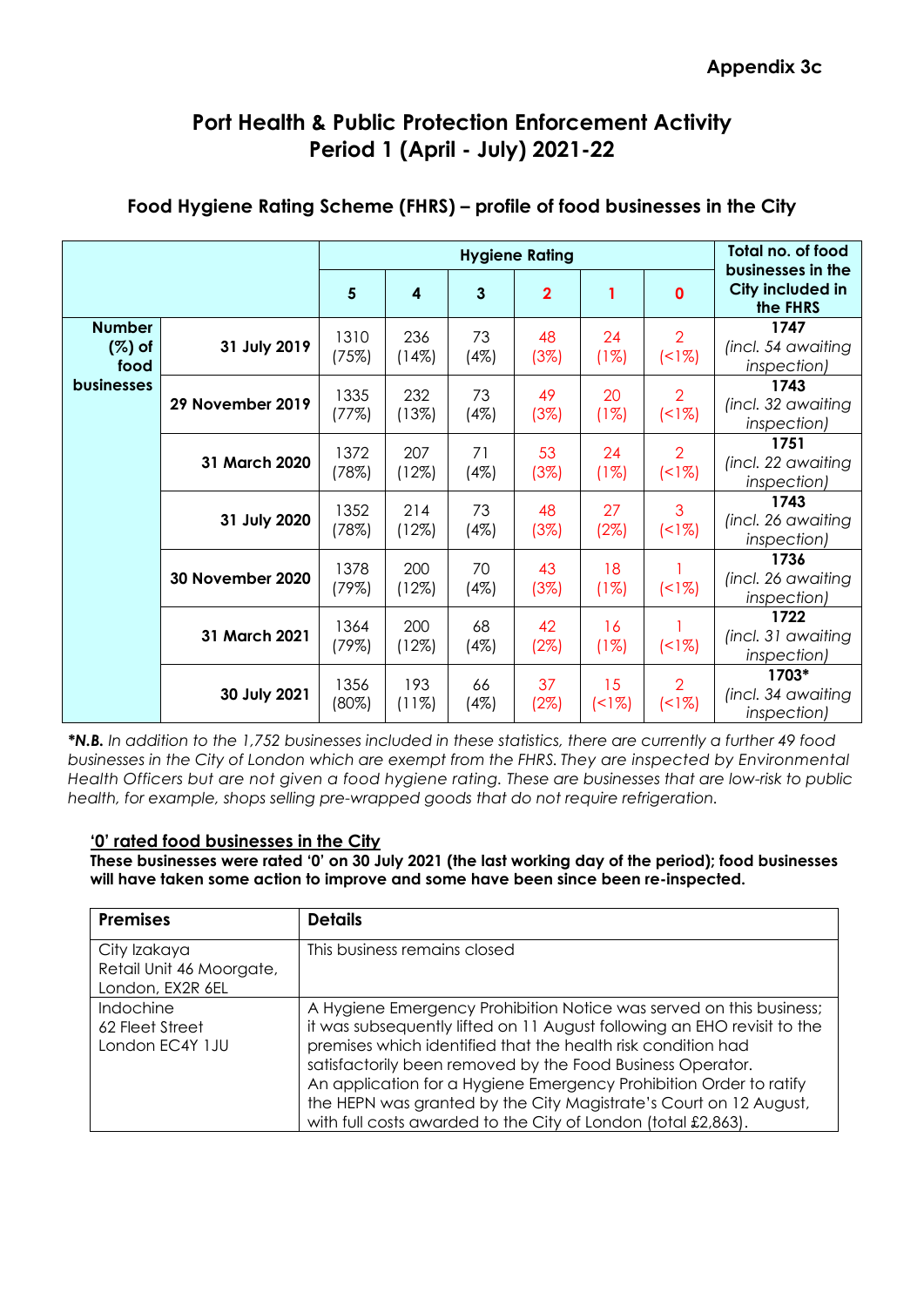| <b>Trading Standards</b>                                        | 2020-21<br><b>Annual Total</b> | Period 1<br>2021-22 |
|-----------------------------------------------------------------|--------------------------------|---------------------|
| Inspections and visits                                          | 32                             |                     |
| Complaints & service requests<br>received                       | 3,050                          | 1.051               |
| Acting as a responsible authority<br>for Licensing Applications | 29                             | 23                  |
| Prosecutions                                                    |                                |                     |

### **Period 1 – Trading Standards Team Highlights**

- The Team continues to operate by working mainly from home.
- The level of consumer complaints and enquiries coming into Trading Standards has risen significantly in the last year: from 2,292 in 2019/20 to 3,050 during 2020/21 which is an increase of 33%.
- Operation Broadway, the multi-agency partnership that disrupts investment fraud in and around the Square Mile, continues to function virtually with meetings taking place every two weeks.
- Preparation for the prosecution of an "accountancy" business has continued to take up considerable officer time. A four-week trial commenced on 19 July 2021 at Southwark Crown Court. The case concluded on 12 August 2021 and the company and the main Director were found guilty of fraudulent trading. Sentencing is due to take place at The Old Bailey on 24 September 2021.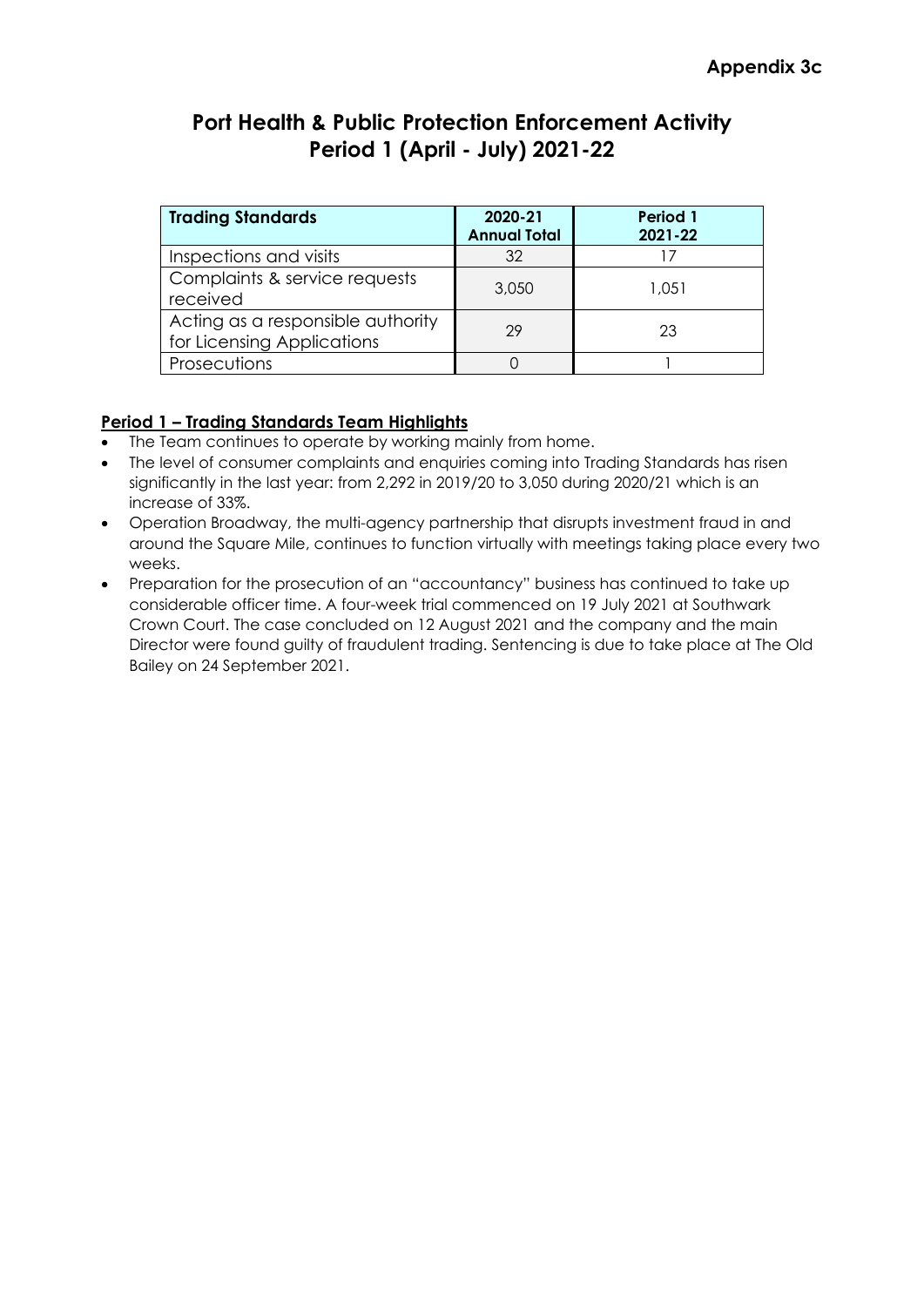| <b>Pollution</b>                                                          | 2020-21                       | Period 1 2021-2022 |                                   |                                 |                     |  |  |  |
|---------------------------------------------------------------------------|-------------------------------|--------------------|-----------------------------------|---------------------------------|---------------------|--|--|--|
|                                                                           | <b>Annual</b><br><b>Total</b> | <b>Total</b>       | % Noise<br>complaints<br>resolved | <b>Notices served</b>           | <b>Prosecutions</b> |  |  |  |
| Complaint<br>investigations, noise                                        | 567                           | 249                | 96%                               | $\Omega$                        | 0                   |  |  |  |
| Complaint<br>investigations, other                                        | 88                            | 10                 | N/A                               | N/A                             | 0                   |  |  |  |
| Licensing, Planning<br>and Construction<br>Works applications<br>assessed | 428                           | 327                | N/A                               | N/A                             | N/A                 |  |  |  |
| No. of variations (to<br>construction working<br>hours) notices issued    | 833                           | 337                | N/A                               | $\mathcal{P}$<br>S.61 consents* | N/A                 |  |  |  |

\* COPA: Control of Pollution Act 1974. S61: Prior consent for work on construction sites.

### **Period 1 – Pollution Control Team Highlights**

- The Team continued to deal with increasing numbers of enquiries. Anecdotally, developers and contractors continue to report overall delays in program but are now making better progress. Sites have established safe working practices and have arrangements for COVID-19 testing on site. The Team, in collaboration with Public Health, has been encouraging the use of the testing facilities available within the City.
- Officers are now present in the City every day with approximately 40% staffing levels. Between the Street Environment Officers and the Pollution Control Team members, a 24/7 service is being operated. Most operational practices now have a limited impact on performance. Visits, both external and internal, are undertaken following appropriate risk assessment. Less restricted working practices and a return to the City are likely to have contributed to the improved response times and satisfactory results.
- Work on the TfL street works project continued: this is a collaboration with TfL, utilities contractors and other local authorities to develop a single approach to managing TfL street works. Officers are also engaged with contractors (primarily those dealing with gas, electricity, water and telecoms) to develop smarter ways of working to reduce disruption and disturbance by use of quieter working methods, better programming and development of monitoring systems to assist in the management of street works.
- Work on the major infrastructure projects continued. Crossrail, while not due to open until the end of this year or early 2022, has completed nearly all surface works. Thames Tideway Tunnel and the Bank Station Capacity Upgrade will continue into 2022/23 and still have major work to complete.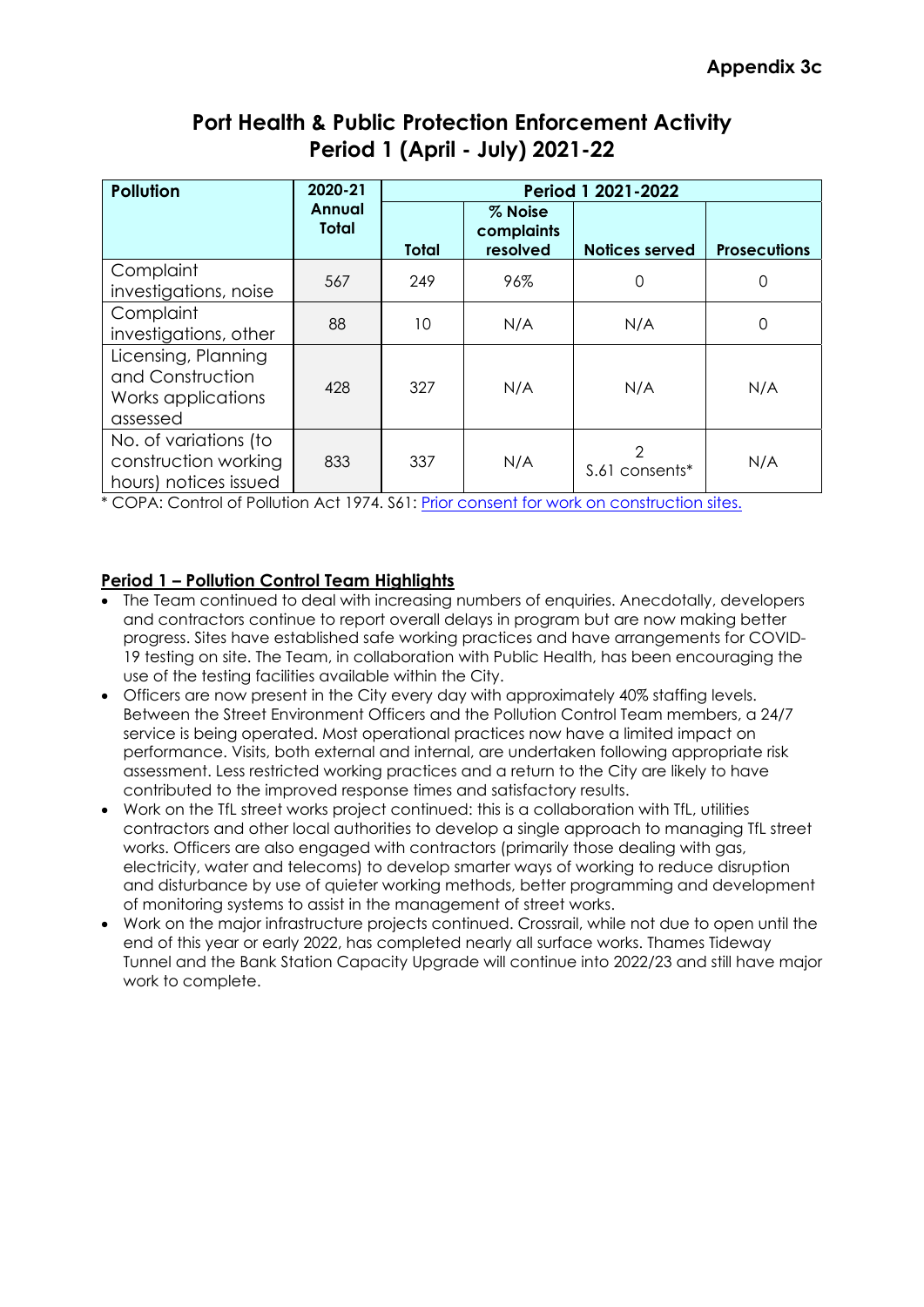#### **Period 1 – Air Quality Team Highlights**

During Period One, the Team:

- Compiled and submitted the air quality annual statutory report to Defra and the Mayor of London.
- Produced a guide to managing emissions from non-road mobile machinery for the construction industry.
- Installed sensors measuring nitrogen dioxide at the Middlesex Street Estate.
- Compiled air quality data reports for schools and nurseries.
- Held a Vehicle Idling Action enforcement workshop for London borough officers.
- Took part in judging the annual Sustainable City Awards.
- Provided comments on Thames Vision 2050.
- Released an updated version of the CityAir App to provide more accurate data on air pollution.
- Held two information stalls in the City on National Clean Air Day. A video was made for The Aldgate School Assembly and lessons produced for teachers to deliver

Also, during this period:

- Ongoing low levels of activity, and higher than average rainfall, had a major impact on air pollution levels. Nitrogen dioxide was just under 50% lower during this period than the same period in 2019; PM10 and PM2.5 were both 29% lower.
- Amendments to the Environment Bill were tabled in the House of Lords to propose new powers for local authorities to deal with non-traffic sources of pollution.
- 59 residents on the Barbican and Golden Lane Estates have been taking part in a Citizen Science air quality monitoring study. An MSc student is conducting research into motivations behind people's involvement in the programme as well as undertaking particulate monitoring in the area.
- The Air Quality Superhero winning designs were turned into lanterns and displayed as part of the Aldgate summer festival.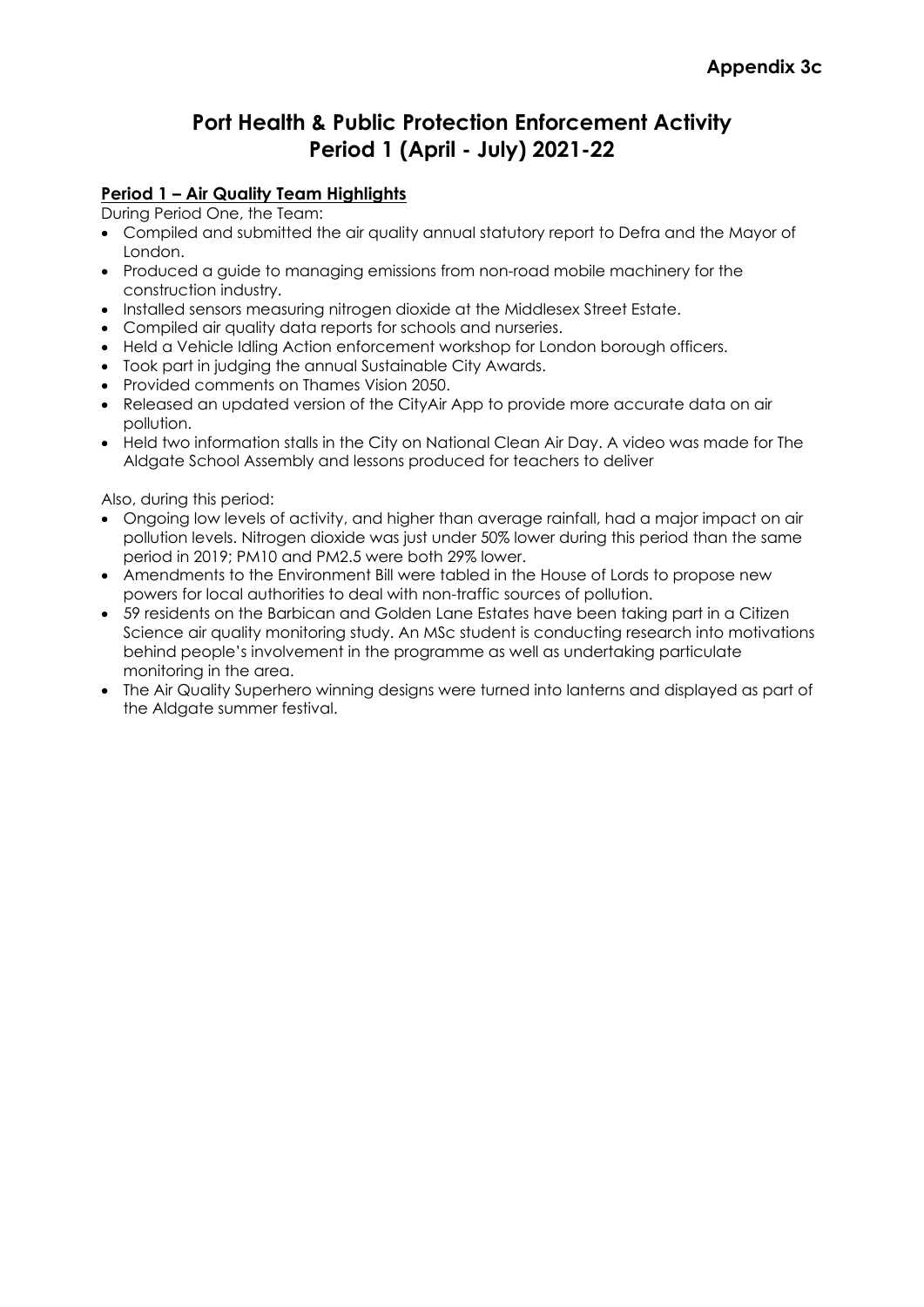#### **Period 1 - Unlicensed Street Trading update**

- A new partnership has been formed with the Suicide Prevention Team which is assisting the City of London to deal effectively with cases of suicide from across all the Bridges. Work is underway with The Salvation Army, Southwark Cathedral, Guoman Tower Bridge Hotel, Novotel Hotel Southwark Bridge and the Tower of London, all of which have agreed to provide safe conversation areas for individuals inclined to commit suicide. The City of London Police is also actively involved. On 13 August 2021, an individual was successfully prevented from committing suicide on Tower Bridge; a specialised CoL Police Officer was then called upon to provide further assistance to the person involved.
- The intelligence sharing partnership with the Food Standards Agency is progressing and data on food safety issues arising from unlicensed trading is shared with them.
- Intelligence on crime trends around the Tower Bridge area, and other City Bridges is shared with the City of London Police. Hays Galleria at 1 London Bridge has agreed to share CCTV data to assist with gathering evidence against illegal street traders in the vicinity of London Bridge.
- Section 101 agreements with the London Boroughs of Tower Hamlets and Southwark enable City officers to tackle illegal street traders on the City's Bridges and environs and officers have been actively engaged in enforcement. The latest enforcement activity and legal proceedings since the beginning of December are as follows:

#### **Enforcement**

- 1 x Peanut Trolley seized from London Bridge in April 2021. Case to be heard on 29 September 2021 at City of London Magistrates Court.
- 2 x Arrest for alleged pickpocketing at Tower Bridge (by City of London Police).
- 6 x Peanut and Ice Cream selling offences reported to Southwark Council (on the Sect. 101 border, no seizure).
- 1 x Bicycle Thief pursued near London Bridge and details reported to the Met Police. Bicycle recovered by owner and thief's bicycle kept in storage pending Police enquiry.
- 118 x Warnings given to Buskers at the Tate Modern to reduce noise levels affecting CoL School.
- 56 x Buskers moved from City of London area, especially outside the COL School near Millennium Bridge.
- 12 x Incidents of begging cleared from London Bridge and within the City of London area.
- 56 x Warnings to individuals to desist from riding bicycle on bridges. CoL police involved.
- A joint operation involving Met police and CoL Police on Tower Bridge led to the seizure of more than 110 electric scooters for riding without insurance.
- 1 x Illegal street trader investigated for trespass as she tried to gain access at Walbrook Wharf where the seized peanut trolleys are stored.
- Metropolitan Police, British Transport Police and CoLP are working together to ensure a presence in the Tower of London area.
- All the above enforcement actions, including those by the Police, were a result of shared intelligence.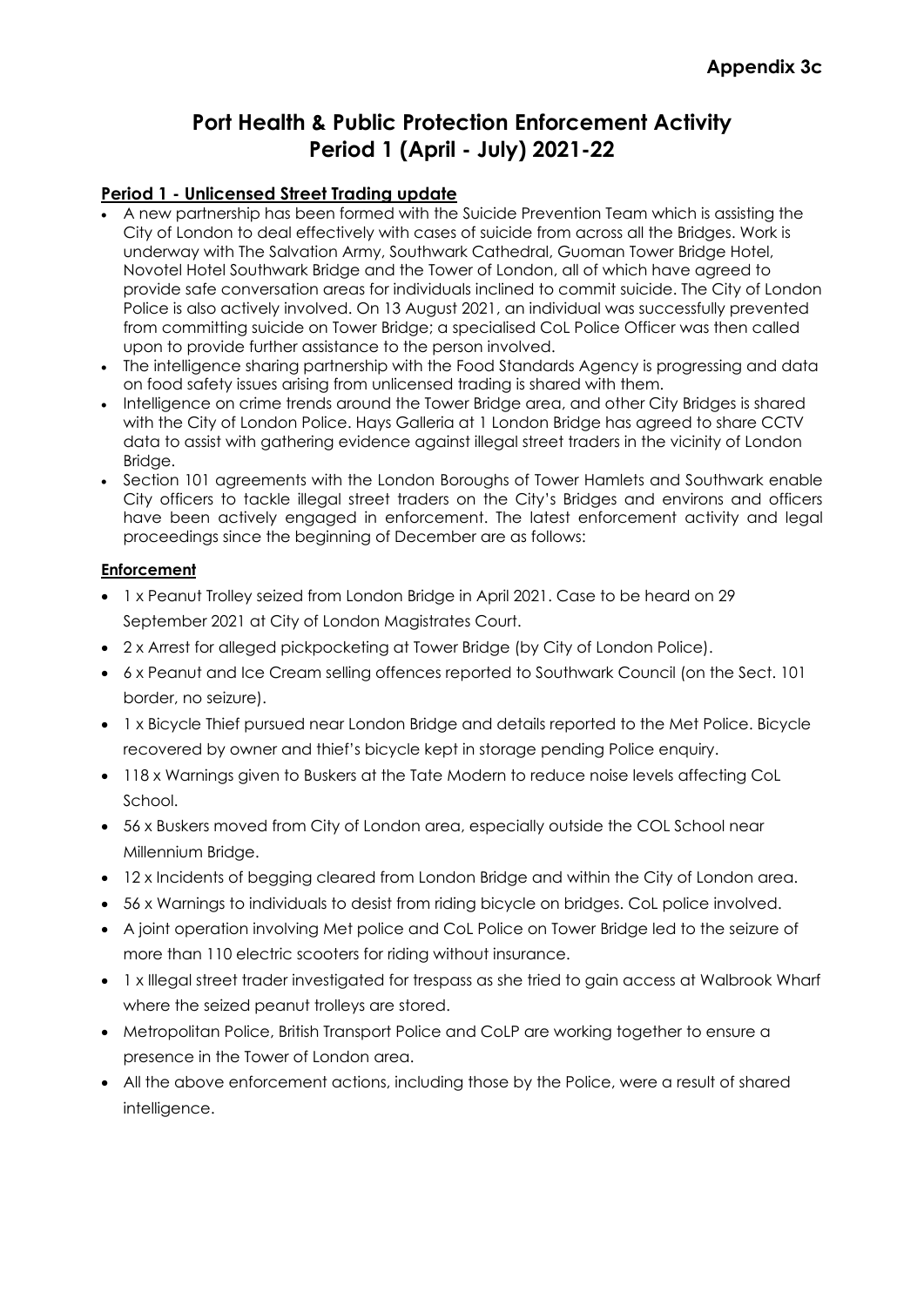#### **Legal Proceedings**

- 11 June 2021: £100 fine (One charge), £400.00 costs, £32 Victim Surcharge for illegal picture frame seller at Westminster Magistrates' Court.
- 11 June 2021: Case of peanut trader at Westminster Magistrates' Court postponed to 29 September 2021 (Four counts).
- TBA: Three charges against one trader for illegal selling of peanuts (being prepared by Southwark Council). One injunction being sought by Southwark Council against a peanut trader is currently being processed by Southwark's Legal Team.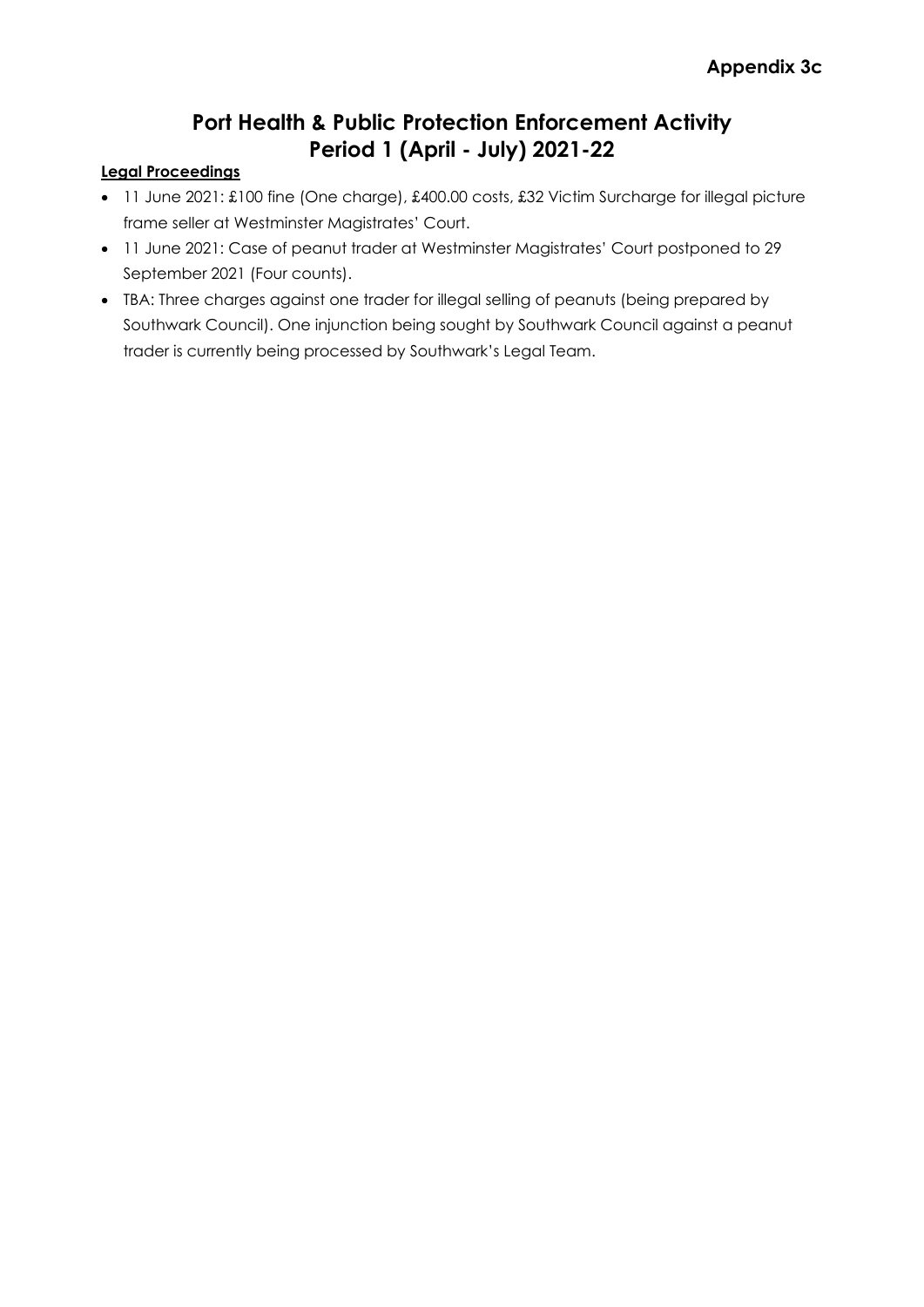| <b>Animal Health</b>                                                                     | 2020-21                  | Period 1 2021-2022      |                           |                |   |  |  |  |  |
|------------------------------------------------------------------------------------------|--------------------------|-------------------------|---------------------------|----------------|---|--|--|--|--|
| & Welfare                                                                                | <b>Annual total</b>      |                         | Warning<br><b>letters</b> | <b>Notices</b> |   |  |  |  |  |
| <b>Total</b><br><b>Prosecutions</b><br>served<br><b>Heathrow Animal Reception Centre</b> |                          |                         |                           |                |   |  |  |  |  |
| Throughput of<br>animals<br>(no. of<br>consignments)                                     | 14,977<br>(consignments) | 7,327<br>(consignments) | 21                        | 0              | 0 |  |  |  |  |
|                                                                                          |                          |                         |                           |                |   |  |  |  |  |
| <b>Animal Health</b>                                                                     |                          |                         |                           |                |   |  |  |  |  |
| <b>Inspections</b><br>carried out                                                        | 194                      | 218                     |                           | 10             |   |  |  |  |  |
|                                                                                          |                          |                         |                           |                |   |  |  |  |  |

### **Period 1 – Animal Health Team Highlights**

- The City & Guild Level 3 qualification delivered by City of London Animal Health Inspectors for local authority officers, run in conjunction with the National Pet College (Pet Industry Federation), has continued despite the difficulties caused by the pandemic. All courses are fully booked until the end of 2021.
- CoL officers have continued to operate during this period, dealing with illegal imports and carrying out inspections where possible, but there is a large back log of target inspections which the officers are now working to complete.
- More local authorities are requesting our services, but limited staff resources are making it difficult to take on more contracts at present.

#### **Period 1 – Heathrow Animal Reception Centre (HARC) Highlights**

- This was one of the busiest periods ever in the HARC's history.
- Many customers and their pets arrived on special repatriation flights.
- The demand for pet dogs and cats during the COVID-19 pandemic has meant demand is increasingly being met by importing 'rescue' dogs and cats from abroad.
- Although airline activity during the period was around 25% of pre-COVID levels, greater numbers of pets arrived on each flight.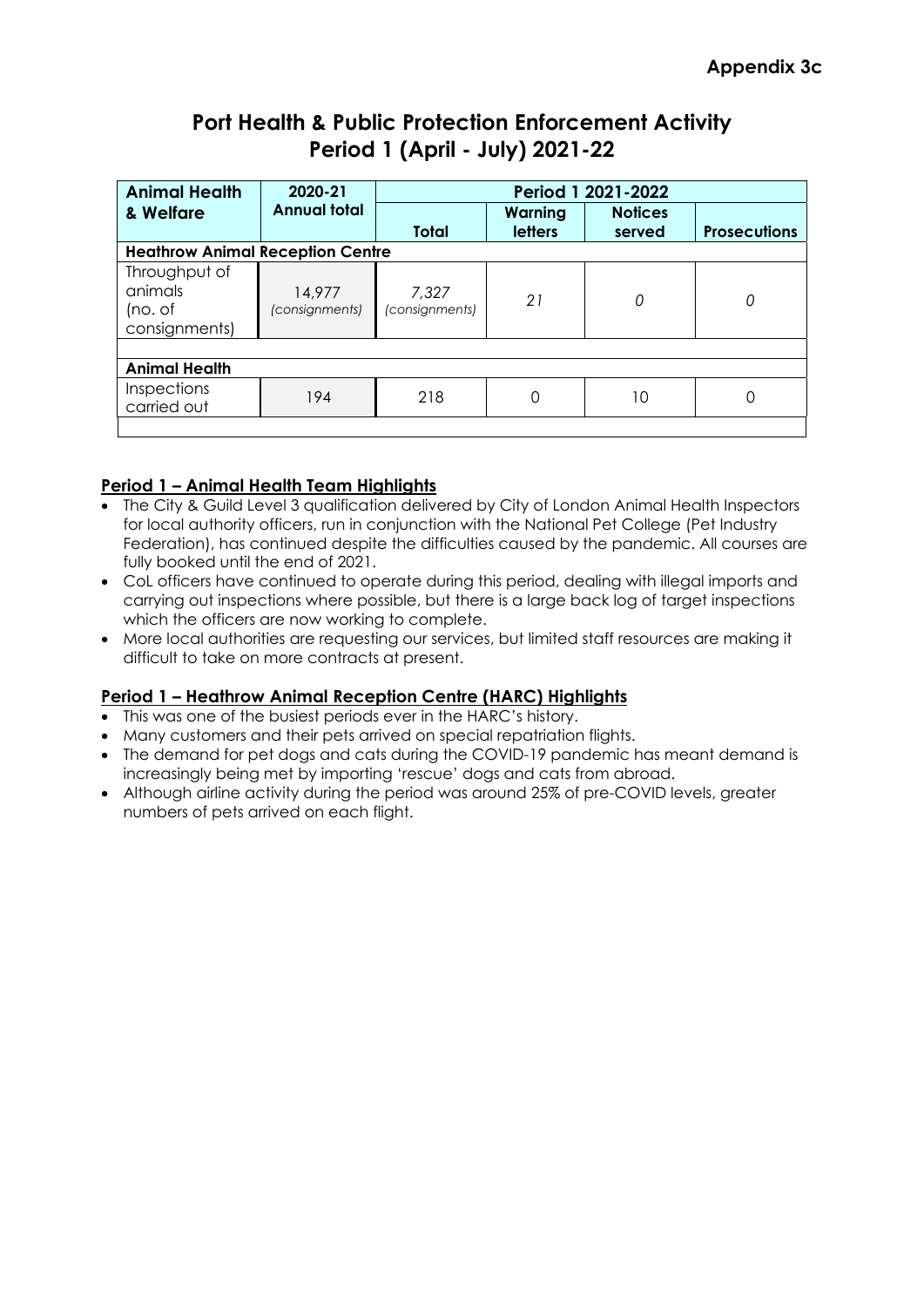| <b>Port Health</b>                                                       | 2020-21         | Period 1 2021-2022              |          |                          |                     |  |  |  |
|--------------------------------------------------------------------------|-----------------|---------------------------------|----------|--------------------------|---------------------|--|--|--|
|                                                                          | Annual<br>total | <b>Cautions</b><br><b>Total</b> |          | <b>Notices</b><br>served | <b>Prosecutions</b> |  |  |  |
| Products of Animal Origin<br>Consignments - document<br>checks           | 9,391           | 4,028                           | 0        | 24                       | 0                   |  |  |  |
| Products of Animal Origin<br>Consignments - physical<br>checks           | 6,099           | 2,394                           | $\Omega$ | 24                       | 0                   |  |  |  |
| Number of samples taken                                                  | 709             | 364                             | N/A      | 346                      | N/A                 |  |  |  |
|                                                                          |                 |                                 |          |                          |                     |  |  |  |
| Imported food Not of Animal<br>Origin-document checks                    | 30,145          | 11,398                          | $\Omega$ | 97                       | 0                   |  |  |  |
| Imported food Not of Animal<br>Origin - physical checks                  | 2,377           | 1,538                           | $\Omega$ | N/A                      | 0                   |  |  |  |
| Number of samples taken                                                  | 1,096           | 308                             | $\Omega$ | N/A                      | N/A                 |  |  |  |
|                                                                          |                 |                                 |          |                          |                     |  |  |  |
| Food Safety inspections and<br>revisits                                  | 44              | 16                              | $\Omega$ | $\mathbf 0$              | 0                   |  |  |  |
| <b>Ship Sanitation Inspections</b><br>and Routine Boarding of<br>Vessels | 21              | 32                              | N/A      | 0                        | N/A                 |  |  |  |

### **Period 1 – Port Health Service Highlights**

- A switch in import declarations by the "traditional" EU trade has resulted in a huge increase in third country imports.
- The main source of import data has changed to a system called Destin8, this is another direct result of impending changes to EU imports.
- Third country imports continue to increase with the arrival of a new far eastern service at Tilbury.